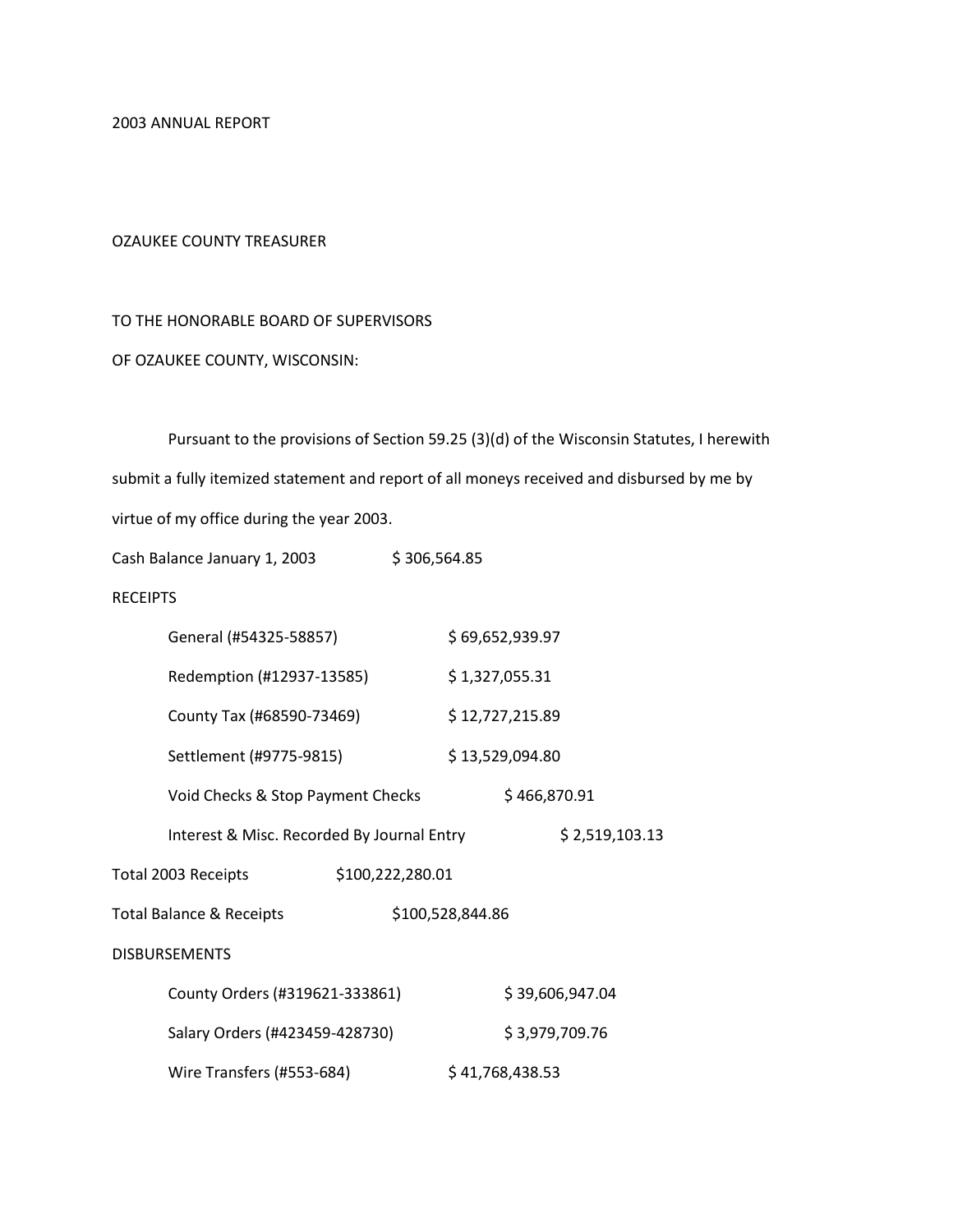|                               | <b>Salary Direct Deposit</b>                                                     |                | \$12,231,083.71 |                |              |              |            |
|-------------------------------|----------------------------------------------------------------------------------|----------------|-----------------|----------------|--------------|--------------|------------|
|                               | Journal Entry \$25,010.29                                                        |                |                 |                |              |              |            |
| Total 2003 Disbursements      |                                                                                  |                | \$97,611,189.33 |                |              |              |            |
|                               | Total Treasurer's Cash December 31, 2003                                         |                |                 | \$2,917,655.53 |              |              |            |
| <b>RECONCILIATION</b>         |                                                                                  |                |                 |                |              |              |            |
|                               | Checking Account Balance as per statement, December 31, 2003                     |                |                 |                |              | \$144,722.99 |            |
|                               | Money Market Account Balance as per statement, December 31, 2003 \$ 2,494,270.29 |                |                 |                |              |              |            |
|                               | Payroll Balance as per statement, December 31, 2003                              |                |                 |                | \$544,359.04 |              |            |
|                               | Unfunded Pension Liability Balance, as per statement, December 31, 2003          |                |                 |                |              |              | \$5,168.42 |
|                               | Outstanding Deposits \$1,131.68                                                  |                |                 |                |              |              |            |
|                               | Less Outstanding Checks                                                          |                | \$ (271,996.89) |                |              |              |            |
|                               | Total Treasurer's Cash December 31, 2003                                         |                |                 | \$2,917,655.53 |              |              |            |
| INVESTMENT BALANCES 12/31/03  |                                                                                  |                |                 |                |              |              |            |
| <b>Certificate of Deposit</b> |                                                                                  | \$2,000,000.00 |                 |                |              |              |            |
| <b>Money Markets</b>          |                                                                                  | \$2,241,829.75 |                 |                |              |              |            |
| AIM General Funds             |                                                                                  | \$15,546.97    |                 |                |              |              |            |
| DANA                          | \$3,148,572.77                                                                   |                |                 |                |              |              |            |
| <b>LGIP General Funds</b>     |                                                                                  | \$538,583.94   |                 |                |              |              |            |
| LGIP Revolving Loan Funds     |                                                                                  |                | \$794,793.04    |                |              |              |            |
| <b>LGIP Health Care Trust</b> |                                                                                  | \$189,147.72   |                 |                |              |              |            |
|                               | <b>LGIP Veteran's Memorial Trust</b>                                             |                | \$24,219.53     |                |              |              |            |
|                               | LGIP Improvement Co. Nursing Home                                                |                |                 | \$208,667.18   |              |              |            |
|                               |                                                                                  |                |                 |                |              |              |            |

## INTEREST EARNED ON INVESTMENTS

Interest Investments \$286,500.25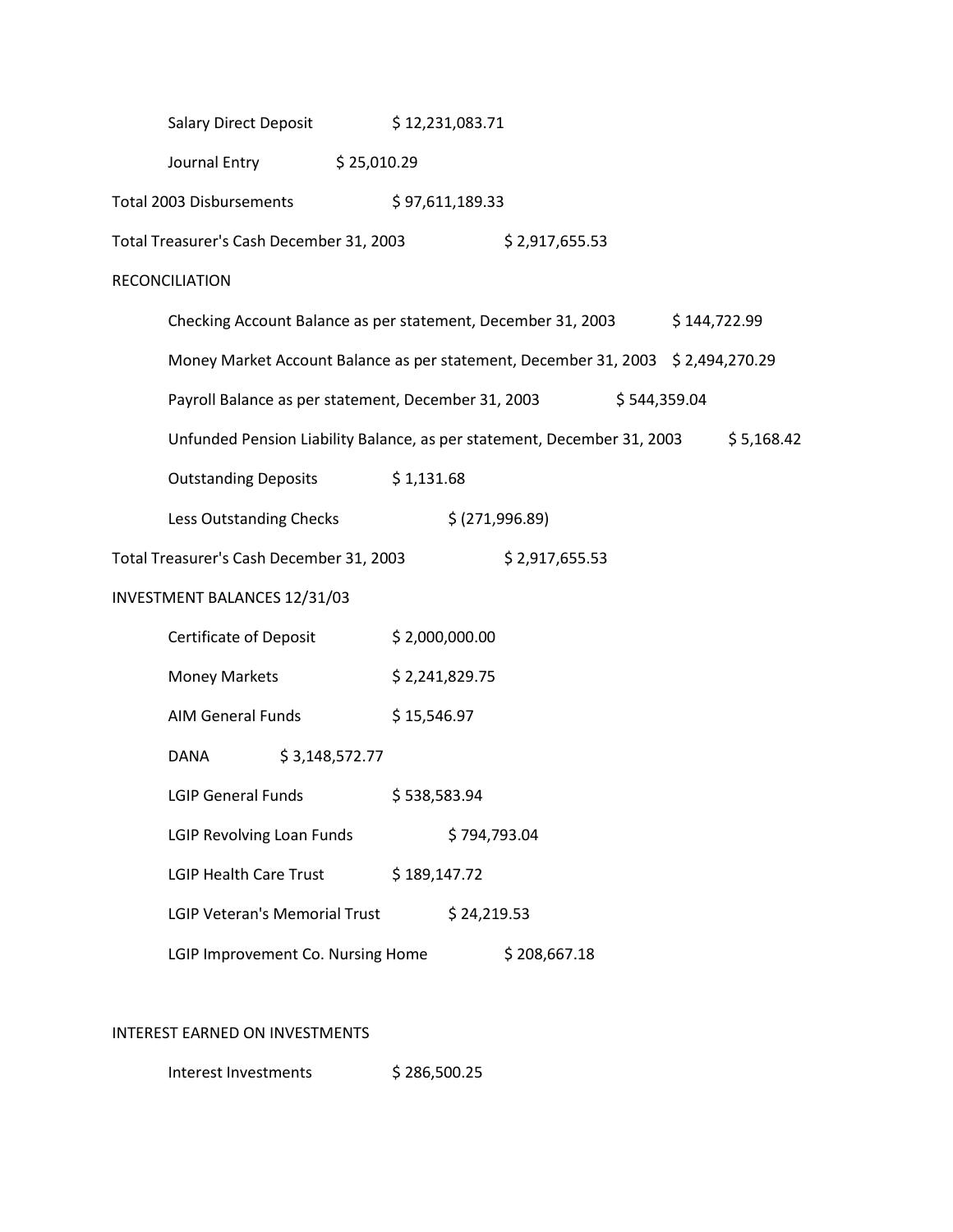| Interest Revolving Loan Fund                      |  |                                              | \$8,002.15 |                |
|---------------------------------------------------|--|----------------------------------------------|------------|----------------|
| Interest Health Care Trust                        |  |                                              | \$2,794.40 |                |
| Interest Veterans Memorial Trust                  |  |                                              |            | \$282.67       |
|                                                   |  | Interest Improvement Co. Nursing Home        |            | \$3,168.81     |
| Interest Lasata                                   |  | \$488.00                                     |            |                |
| TOTAL INTEREST EARNED ON INVESTMENTS              |  |                                              |            | \$301,236.28   |
| <b>SALES TAX REVENUE</b>                          |  |                                              |            |                |
|                                                   |  | Sales Tax General Fund (with accruals)       |            | \$5,817,788.00 |
| <b>INTEREST &amp; PENALTY ON DELINQUENT TAXES</b> |  |                                              |            |                |
| Interest                                          |  | \$216,308.37                                 |            |                |
| Penalty \$112,504.25                              |  |                                              |            |                |
|                                                   |  | TOTAL INTEREST & PENALTY ON DELINQUENT TAXES |            | \$328,812.62   |
| STATE OF WISCONSIN)                               |  |                                              |            |                |

)

COUNTY OF OZAUKEE)

I Karen L. Makoutz, Treasurer of Ozaukee

County, do hereby certify that I have compared the foregoing information with the original records for the period commencing January 1, 2003 and ending December 31, 2003, both inclusive; that the same is a correct record thereof as remains of record in my office.

IN WITNESS WHEREOF, I have hereunto set my hand and affixed my official seal this 27th day of January 2004.

S E A L Karen L. Makoutz

Ozaukee County Treasurer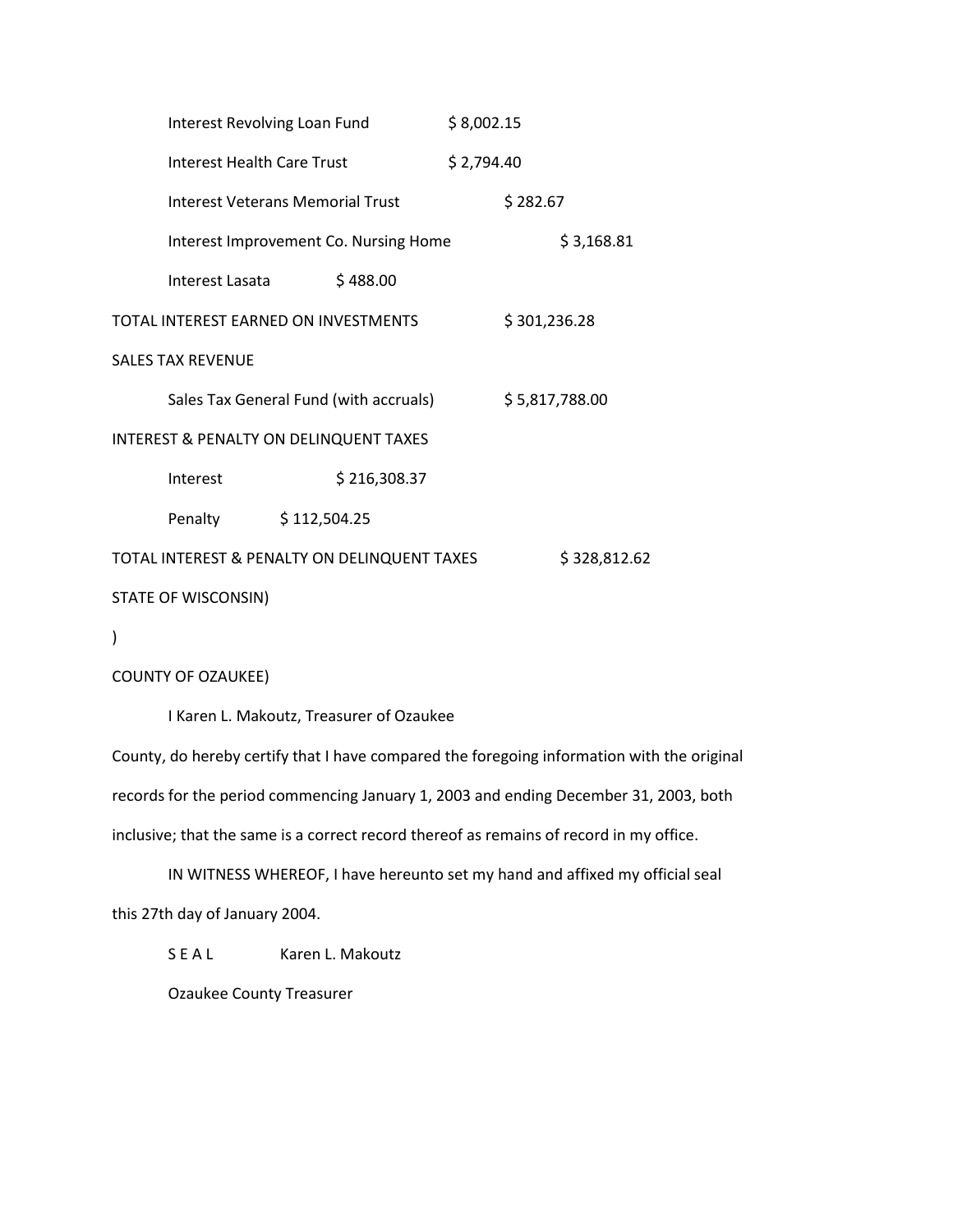2003 RECEIPTS

GENERAL

REDEMPTION

SETTLEMENT

COUNTY TAX

STOP PAYMENT

INTEREST & MISC.

TOTAL

January \$7,316,435.93 \$166,695.08 \$9,667,580.88 \$4,953.53 \$5,095.89 \$ 17,160,761.31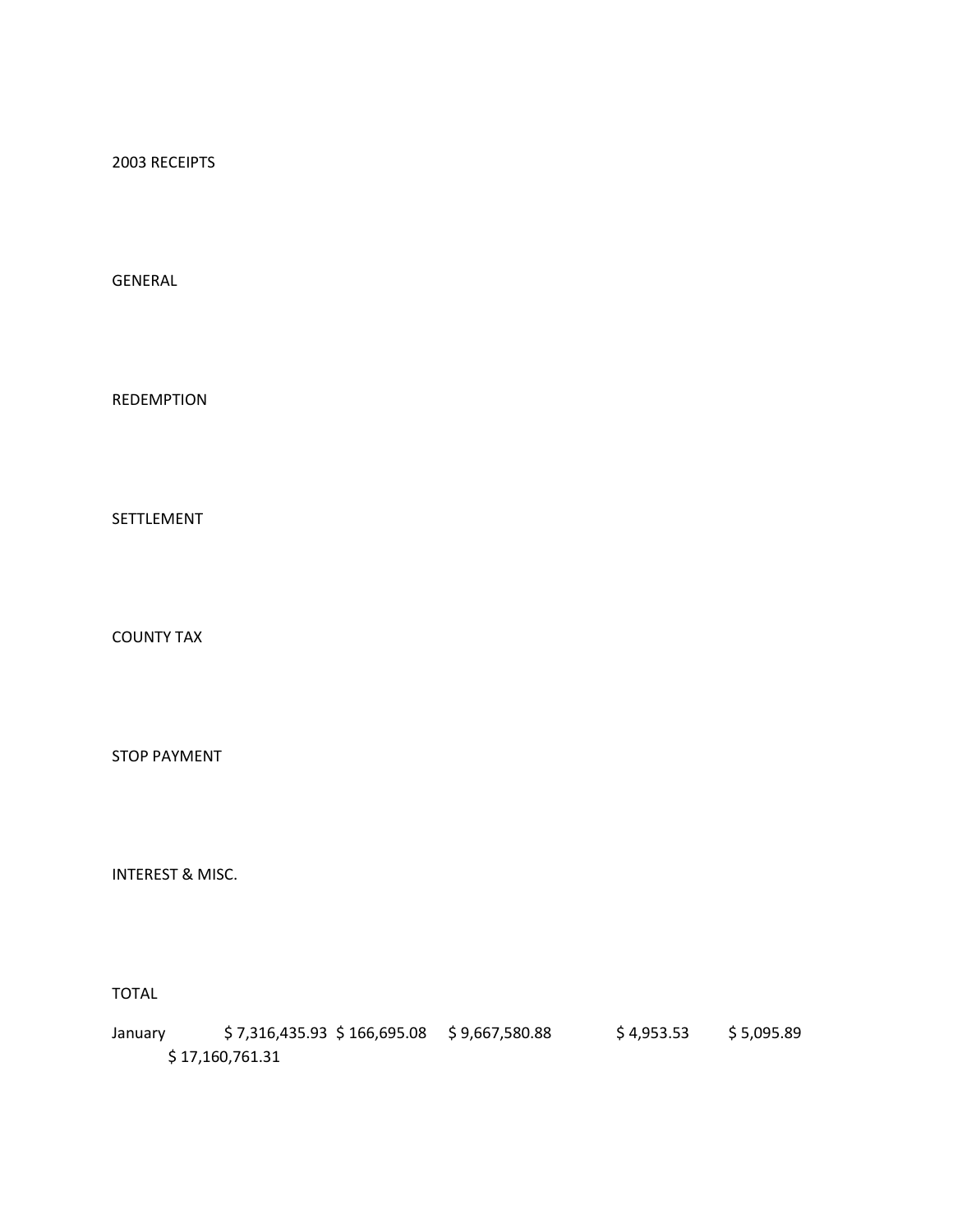February \$ 3,315,042.62 \$ 92,357.35 \$ 3,368,971.15 \$ 706,449.86 \$ 1,788.35 \$ 16,243.69 \$ 7,500,853.02 March \$ 5,306,665.62 \$ 55,994.46 \$ 596,709.84 \$ 16,471.53 \$ 24,677.36 \$ 6,000,518.81 April \$ 4,441,483.44 \$ 84,937.25 \$ 139,701.90 \$ 348,029.33 \$ 129.61 \$ 17,997.72 \$ 5,032,279.25 May \$5,020,248.38 \$35,223.63 \$ \$343,173.09 \$5,635.16 \$18,129.87 \$ 5,422,410.13 June \$4,905,937.85 \$75,310.78 \$145,410.91 \$519,312.70 \$2,052.13 \$17,863.00 \$ 5,665,887.37 July \$4,670,357.96 \$93,695.30 \$8,554,417.80 \$870.29 \$18,218.77 \$ 13,337,560.12 August \$18,103,405.31 \$ 75,283.41 \$ 207,429.96 \$ 1,659,123.27 \$ 2,929.41 \$ 10,204.41 \$ 20,058,375.77 September \$4,291,517.45 \$ 261,789.31 \$ 2,627.82 \$ 5,922.83 \$4,561,857.41 October \$4,551,306.64 \$146,125.66 \$783.57 \$2,365,660.55 \$7,063,876.42 November \$ 4,144,984.61 \$ 95,777.20 \$ 427,864.20 \$ 9,711.46 \$ 4,678,337.47 December \$ 3,585,554.16 \$ 143,865.88 \$ 765.31 \$ 9,377.58 \$ 3,739,562.93

TOTALS \$69,652,939.97 \$1,327,055.31 \$13,529,094.80 \$12,727,215.89 \$ 466,870.91 \$ 2,519,103.13 \$ 100,222,280.01

2003 DISBURSEMENTS

COUNTY ORDERS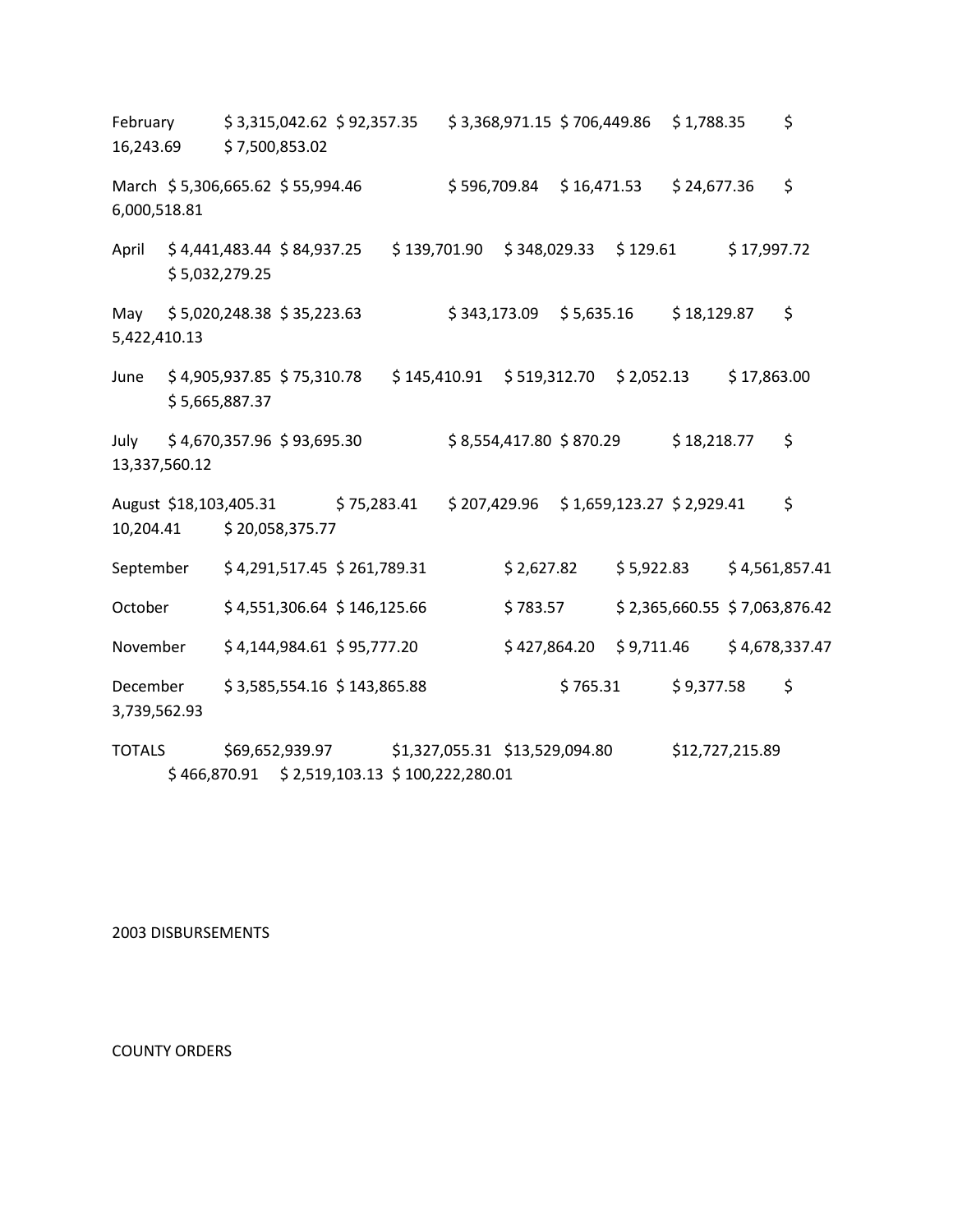SALARY ORDERS

WIRE TRANSFERS

SALARY D.D.

J.E.

TOTAL

January \$4,426,198.04 \$514,050.95 \$4,066,949.77 \$1,427,962.09 \$ 10,435,160.85

February \$2,796,105.72 \$299,837.68 \$887,107.48 \$891,047.57 \$25,010.29 \$ 4,899,108.74

|               |  | March \$2,912,001.70 \$286,547.03  | \$2,614,676.31 \$890,722.77 |                             | \$6,703,947.81 |
|---------------|--|------------------------------------|-----------------------------|-----------------------------|----------------|
| April         |  | \$3,118,941.02 \$304,021.95        | \$742,339.25                | \$902,103.81                | \$5,067,406.03 |
| May           |  | \$3,438,503.23 \$309,235.54        | \$656,736.62                | \$932,108.20                | \$5,336,583.59 |
| June          |  | \$3,445,050.98 \$312,098.02        | \$819,180.80                | \$929,165.32                | \$5,505,495.12 |
| July          |  | \$2,999,414.25 \$321,417.70        | \$786,817.77                | \$949,644.92                | \$5,057,294.64 |
| 33,287,848.26 |  | August \$4,441,090.67 \$458,695.06 | \$26,966,065.38             | \$1,421,997.15              | \$             |
| September     |  | \$3,032,052.16 \$299,790.61        |                             | \$1,520,491.56 \$948,200.40 | \$5,800,534.73 |

October \$ 3,496,846.24 \$ 288,201.30 \$ 888,076.46 \$ 927,739.56 \$ 5,600,863.56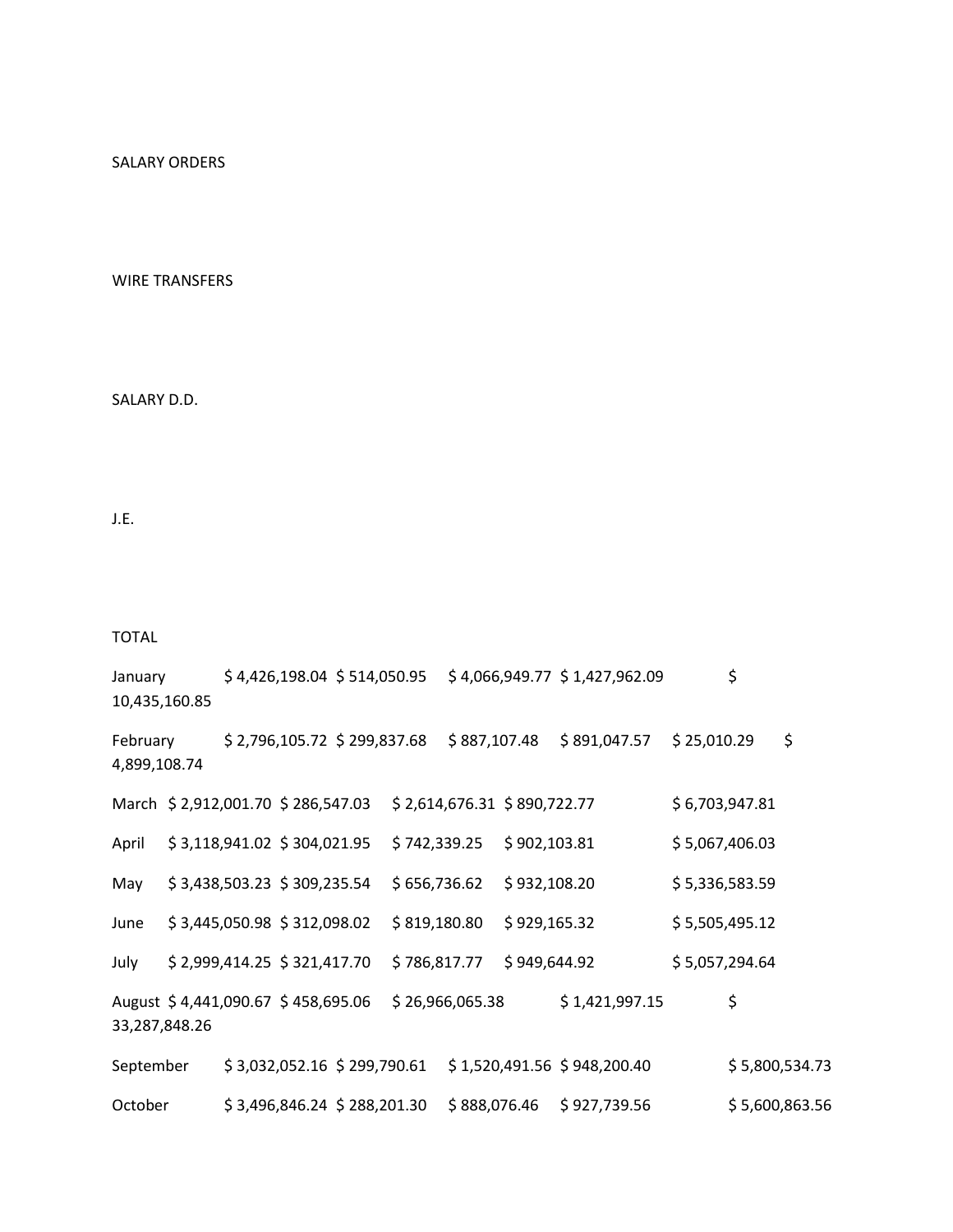| November | \$3,294,110.41 \$279,142.78                              | S 865.257.87 S 947.675.55 | \$5,386,186.61 |
|----------|----------------------------------------------------------|---------------------------|----------------|
| December | $$2,206,632.62 \$306,671.14 \$954,739.26 \$1,062,716.37$ |                           | \$4,530,759.39 |

## TOTALS

 $$39,606,947.04$   $$3,979,709.76$   $$41,768,438.53$   $$12,231,083.71$   $$$ 25,010.29 \$ 97,611,189.33

## ANALYSIS OF OZAUKEE COUNTY DELINQUENT TAXES

END OF YEAR

TAX

SALE

% OF LEVY

TAX CERTIFICATE

YEAR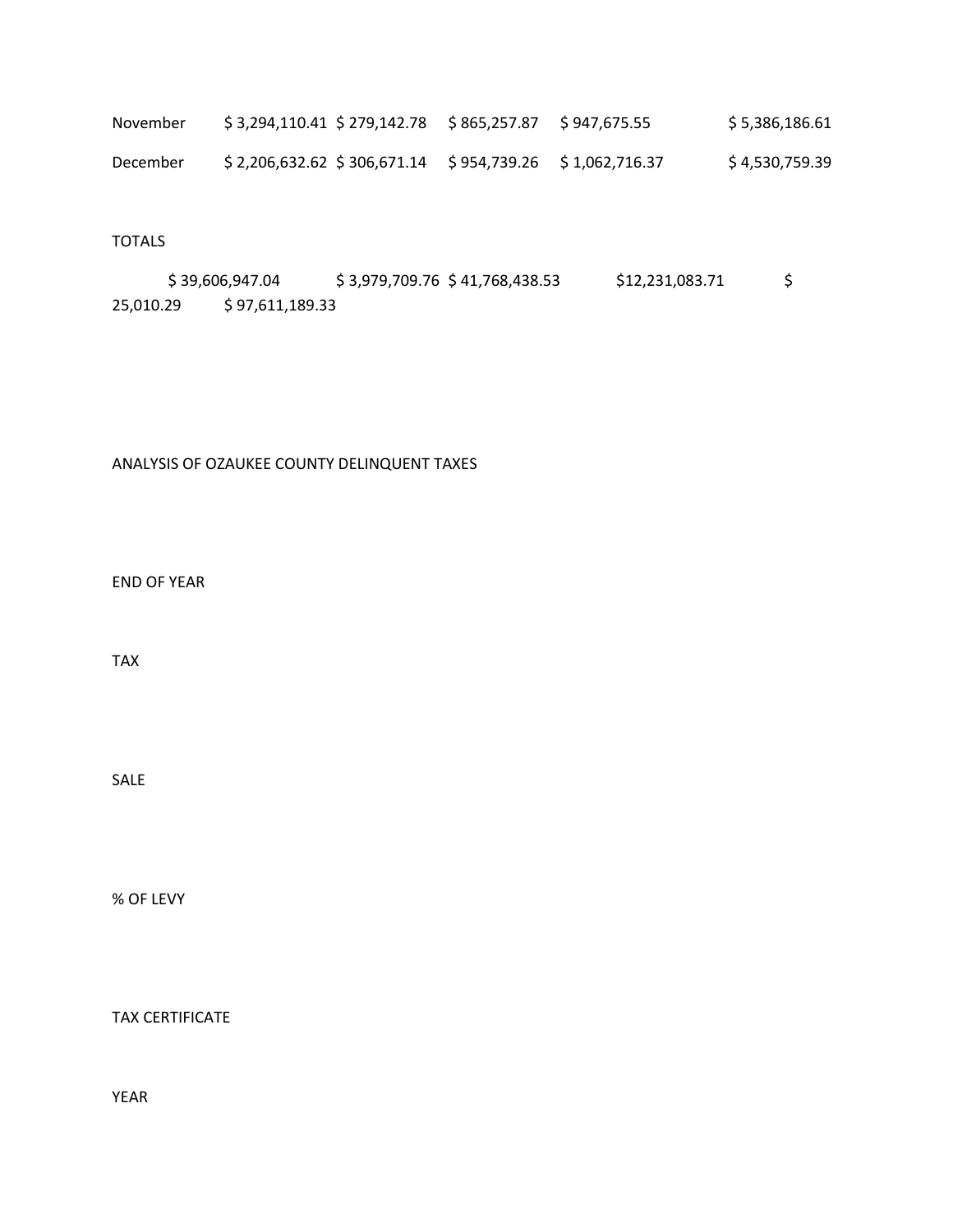YEAR

COUNTY LEVY

TAX SALE

UNCOLLECTED

ROLL BALANCE

1977

1978

\$ 3,387,151.20 \$ 227,587.22

6.72%

\$ 290,644.29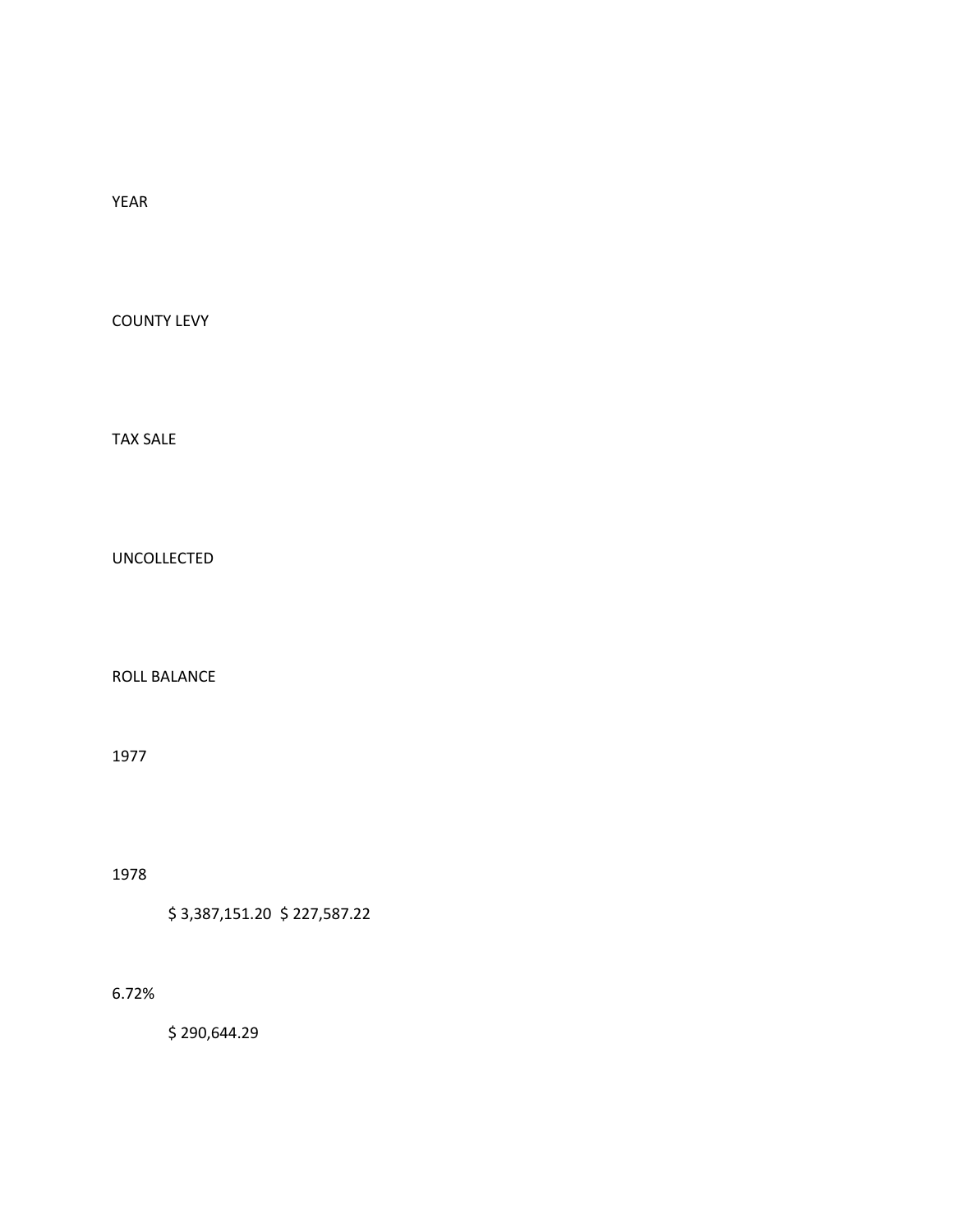1979

\$ 3,150,992.93 \$ 292,032.89

#### 9.26%

\$ 382,485.05

#### 1979

1980

\$ 3,807,239.19 \$ 414,683.87

### 10.89%

\$ 543,919.71

### 1980

1981

\$ 4,417,223.86 \$ 692,393.25

15.67%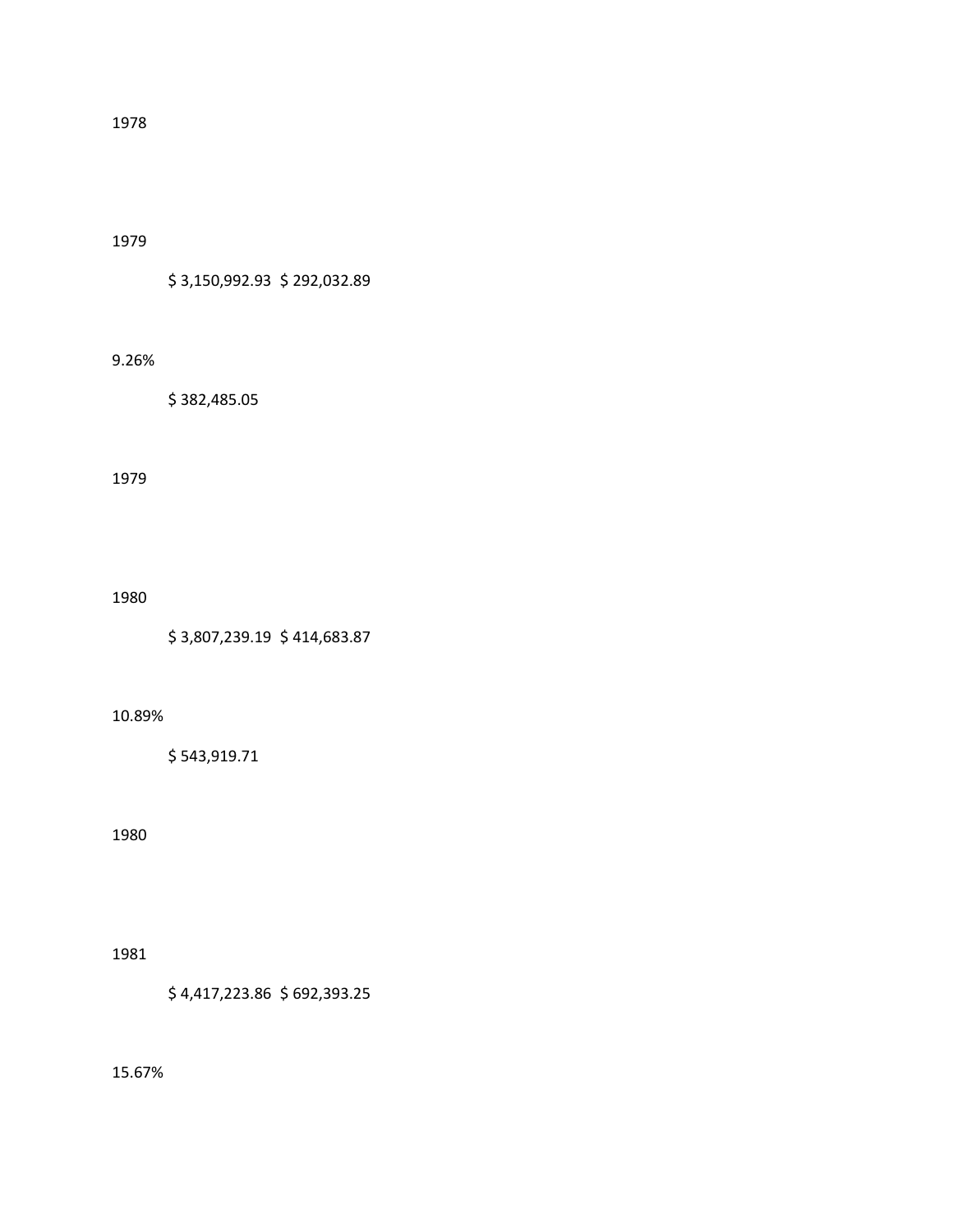\$ 839,427.01

1981

1982

\$ 4,949,267.61 \$ 936,512.89

18.92%

\$ 1,155,448.24

1982

1983

\$ 5,269,724.43 \$ 864,802.63

16.10%

\$ 1,217,072.39

1983

1984

\$ 5,368,970.79 \$ 984,511.94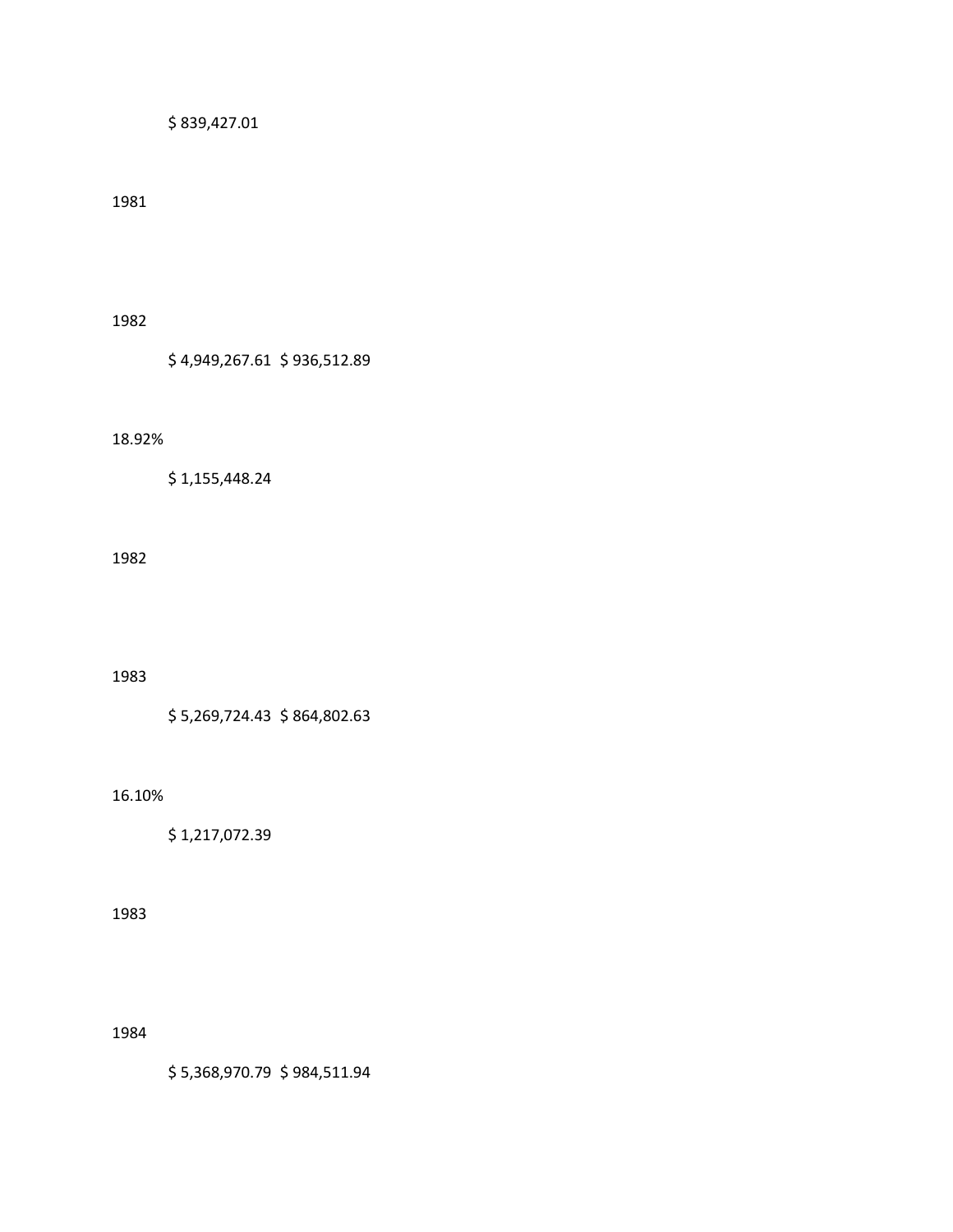## 18.33%

\$ 1,386,498.13

1984

## 1985

\$ 5,920,610.59 \$ 832,755.25

# 14.06%

\$ 1,240,865.89

#### 1985

1986

\$ 6,195,764.60 \$ 808,533.50

## 13.05%

\$ 1,198,362.11

### 1986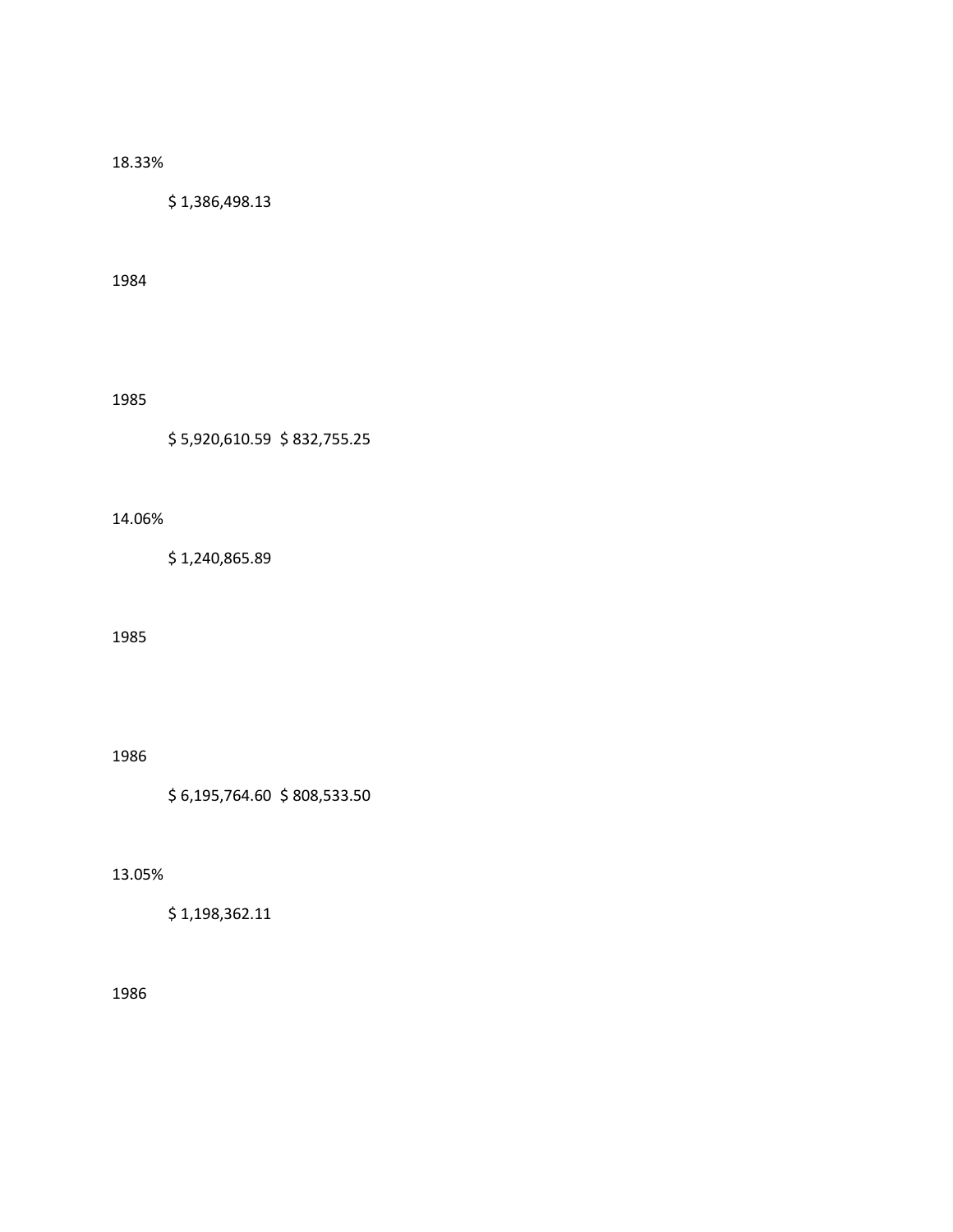\$ 7,054,754.07 \$ 717,371.55

# 10.17%

\$ 1,154,124.68

### 1987

#### 1988

\$ 7,348,989.56 \$ 805,093.72

#### 10.95%

\$ 1,012,239.96

### 1988

1989

\$ 8,367,161.97 \$ 819,013.15

## 9.79%

\$ 1,039,442.98

1989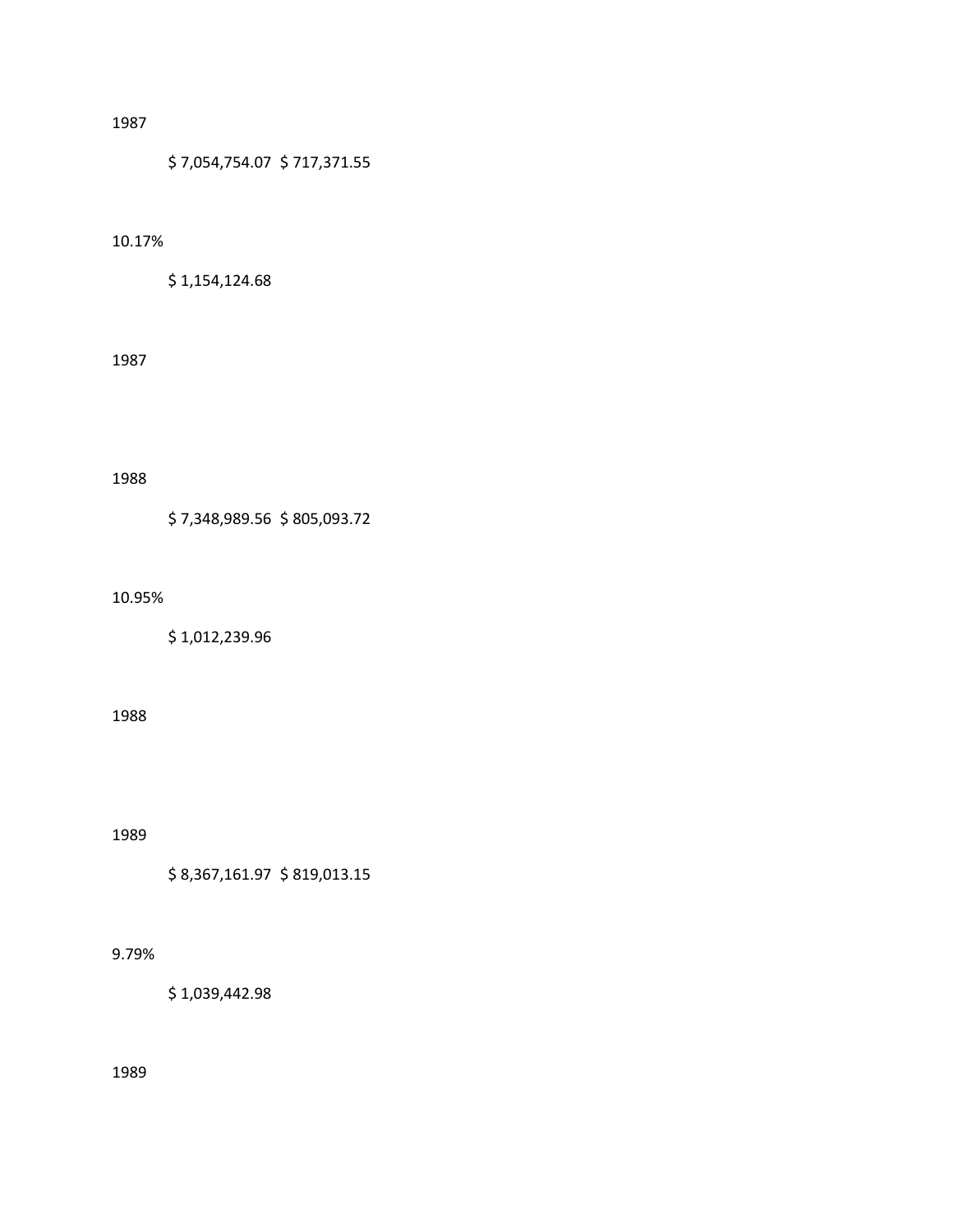\$10,861,347.32 \$1,169,366.16

### 10.77%

\$ 1,177,678.63

## 1990

1991

\$ 9,418,791.98 \$1,722,343.27

### 18.29%

\$ 1,540,559.03

## 1991

### 1992

\$10,520,856.81 \$1,650,685.52

### 15.69%

\$ 1,535,316.44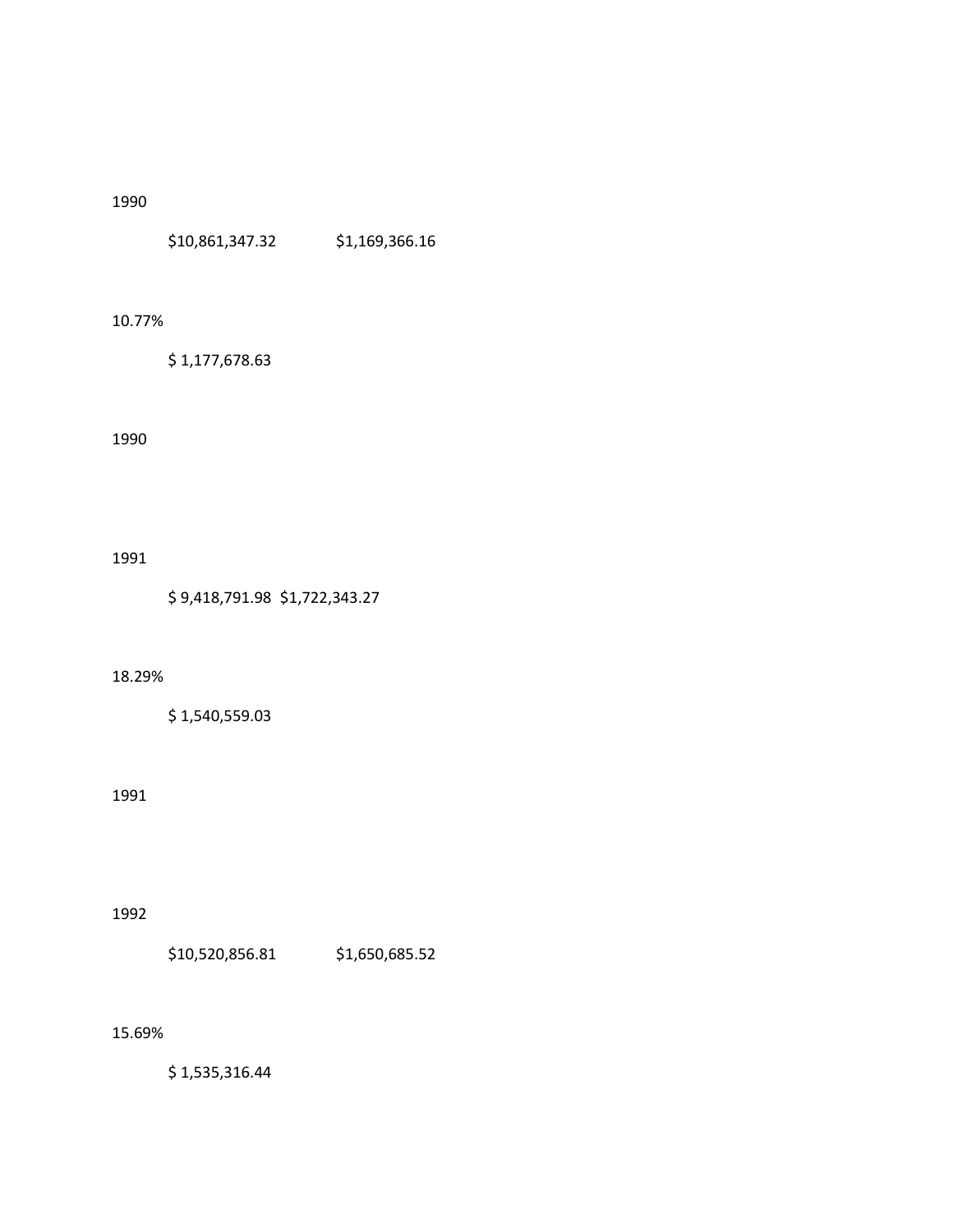#### 1993

\$11,200,214.89 \$1,393,248.60

### 12.44%

\$ 1,726,702.23

# 1993

1994

| \$11,543,671.58 | \$1,067,071.39 |
|-----------------|----------------|
|                 |                |

## 9.24%

\$ 1,121,178.18

## 1994

### 1995

\$11,494,997.06 \$1,000,338.62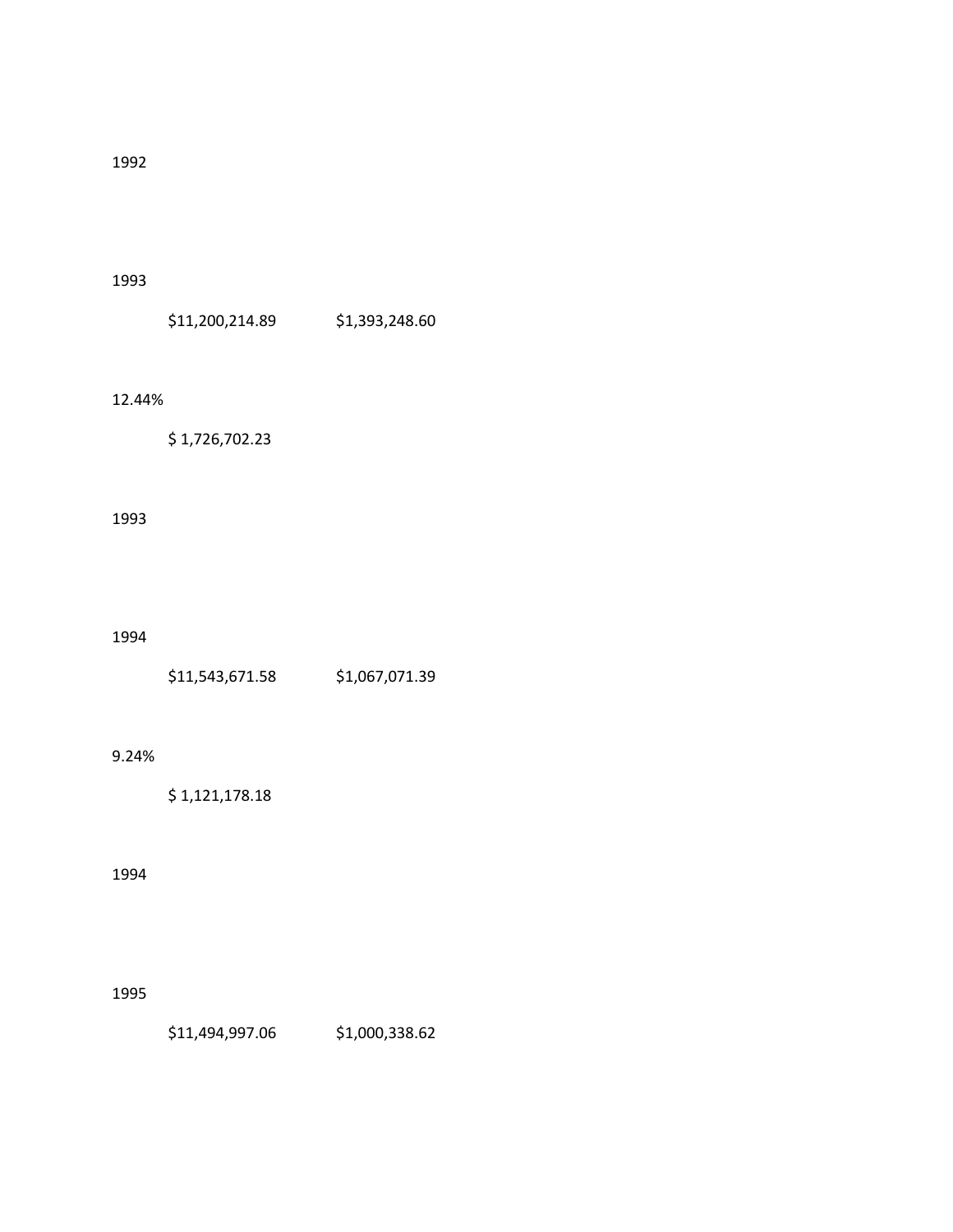## 8.70%

\$ 1,119,349.41

## 1995

1996

\$10,462,170.00 \$1,020,075.17

#### 9.75%

\$ 1,080,172.34

### 1996

## 1997

\$11,521,540.00 \$ 867,113.80

### 7.53%

\$ 804,202.78

## 1997

1998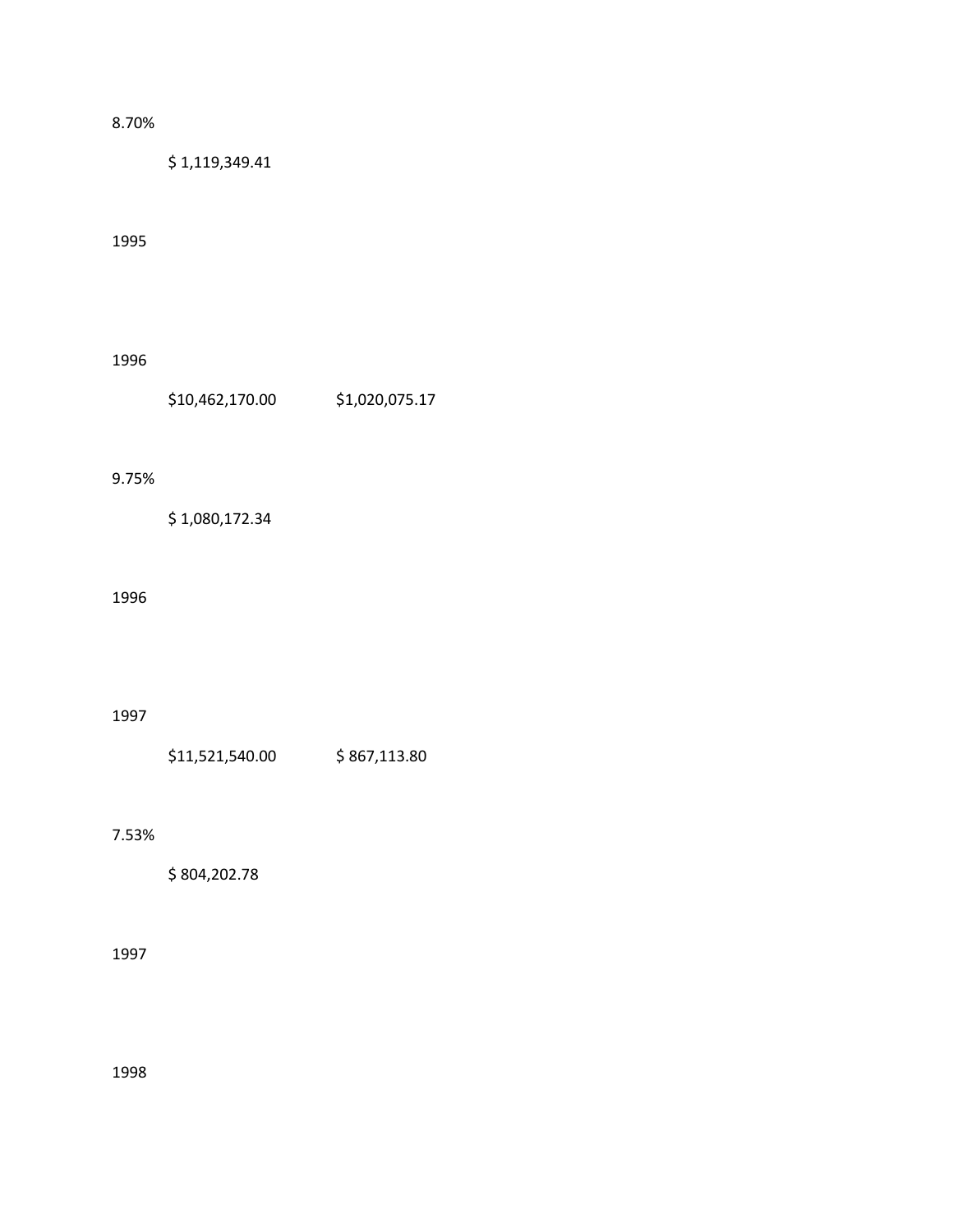\$14,358,229.00 \$ 862,554.92

## 6.01%

\$ 737,182.01

# 1998

1999

| \$13,603,980.00 | \$779,002.21 |
|-----------------|--------------|
|                 |              |

## 5.73%

\$ 773,520.35

#### 1999

2000

\$ 9,380,528.00 \$ 845,933.38

### 9.02%

\$ 744,024.56

2000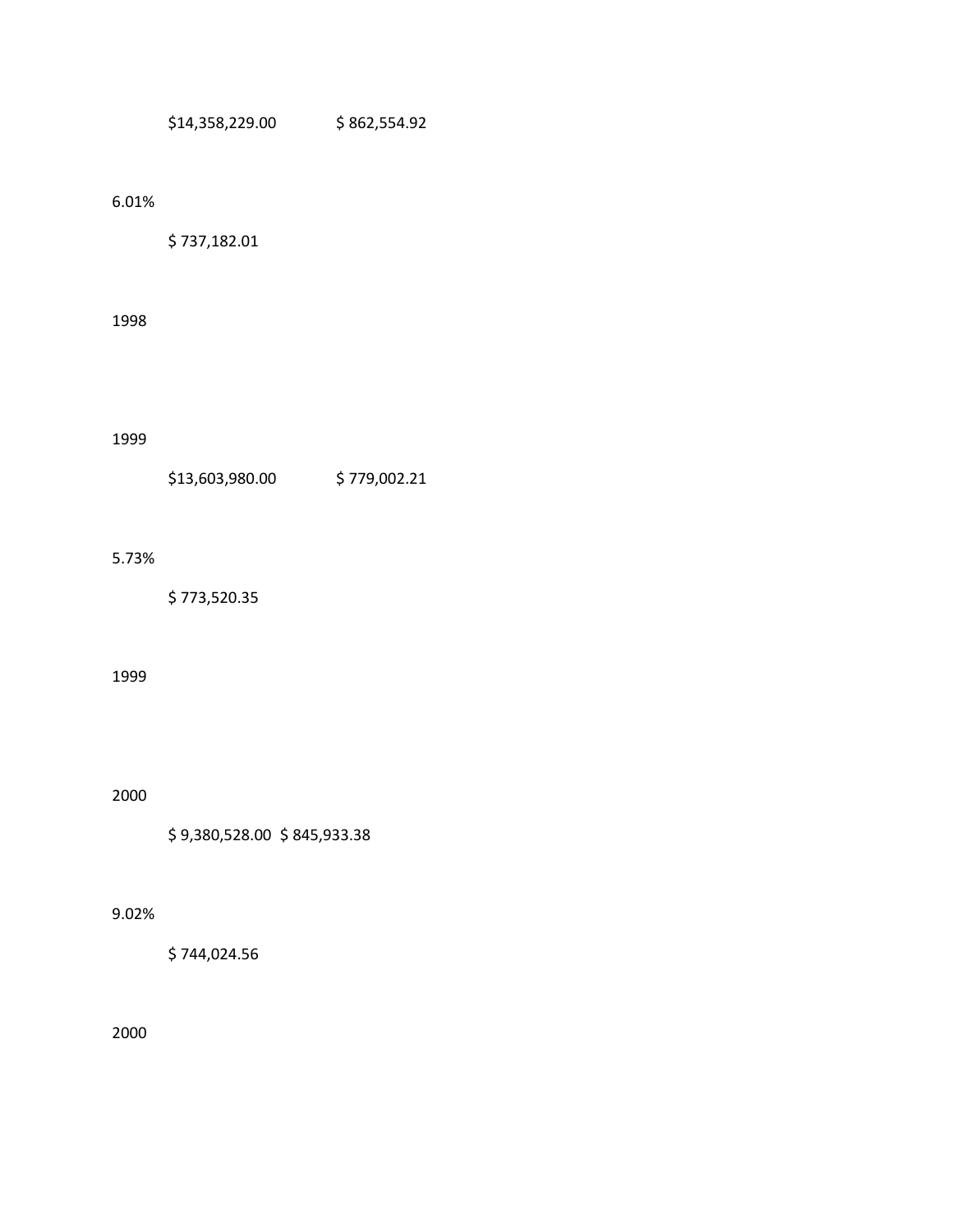\$12,914,745.00 \$ 971,258.71

#### 7.52%

\$ 944,172.39

## 2001

# 2002

### 7.52%

\$ 1,025,141.22

# 2002

# 2003

\$15,307,317.01 \$1,181,733.87

## 7.72%

\$ 1,168,520.98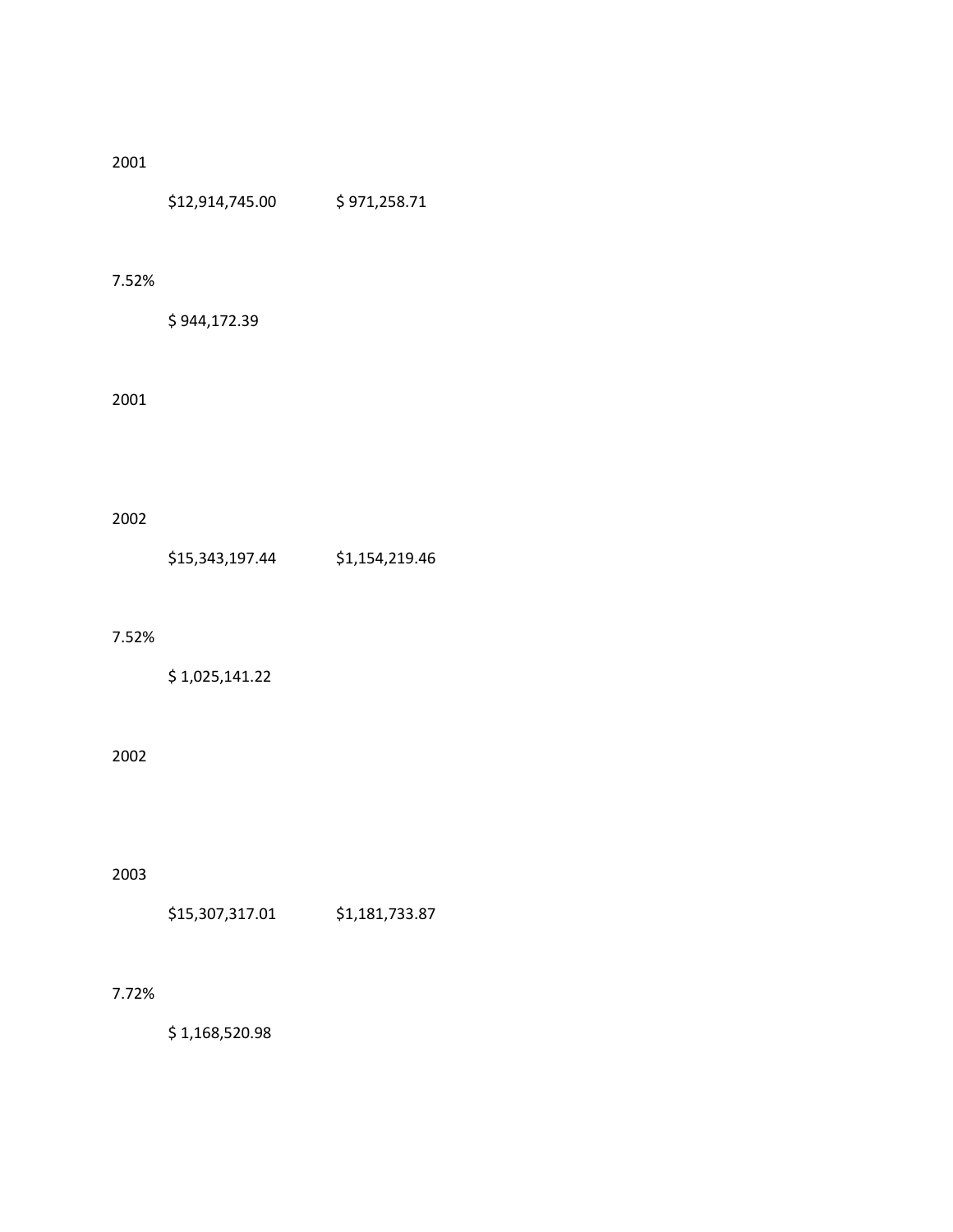2004

\$16,415,972.64

# ANALYSIS OF COUNTY HELD TAX LIEN CERTIFICATES AS OF DECEMBER 31, 2003

95 TAX

96 TAX

97 TAX

98 TAX

99 TAX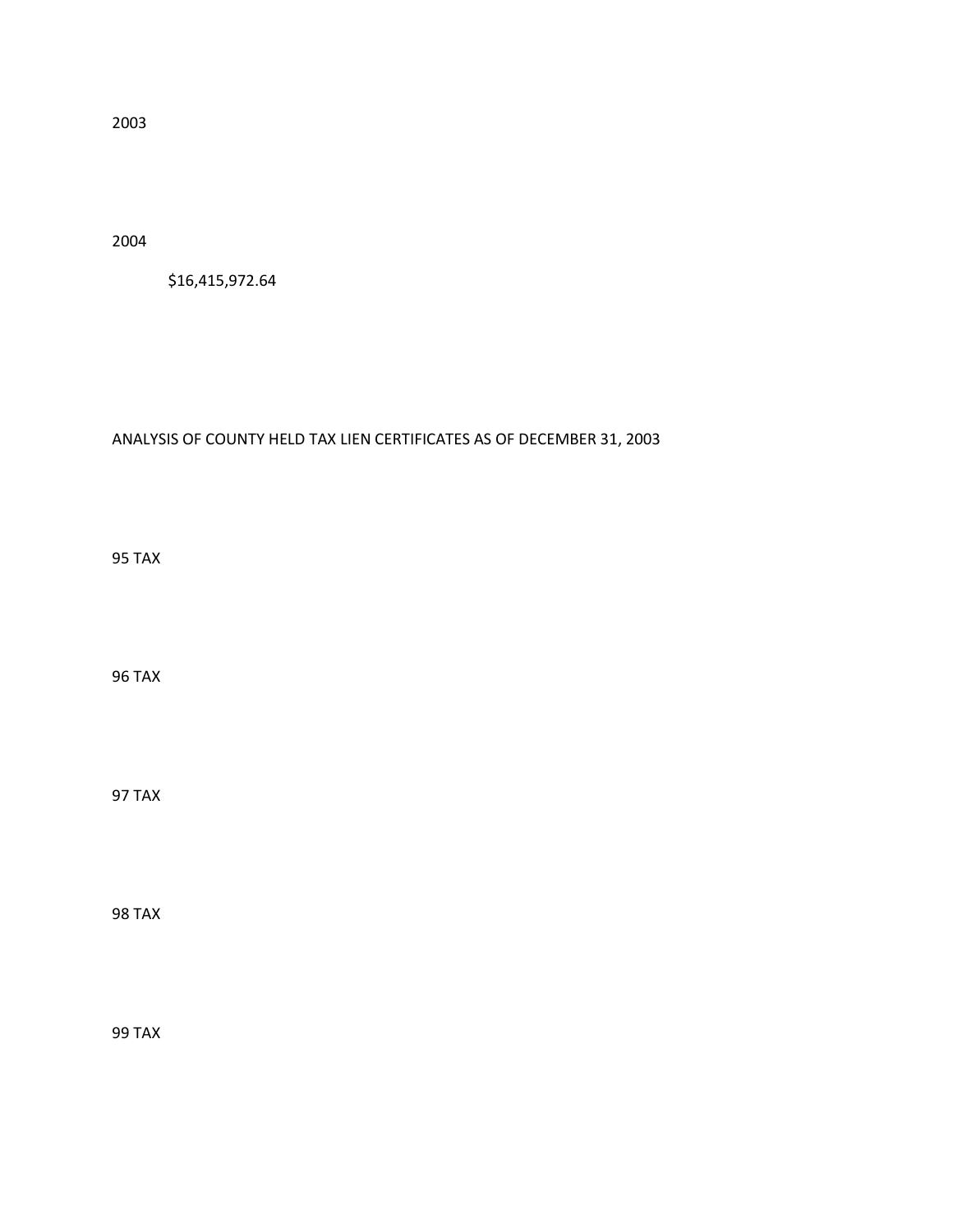00 TAX 01 TAX 02 TAX 96 SALE

97 SALE

98 SALE

99 SALE

00 SALE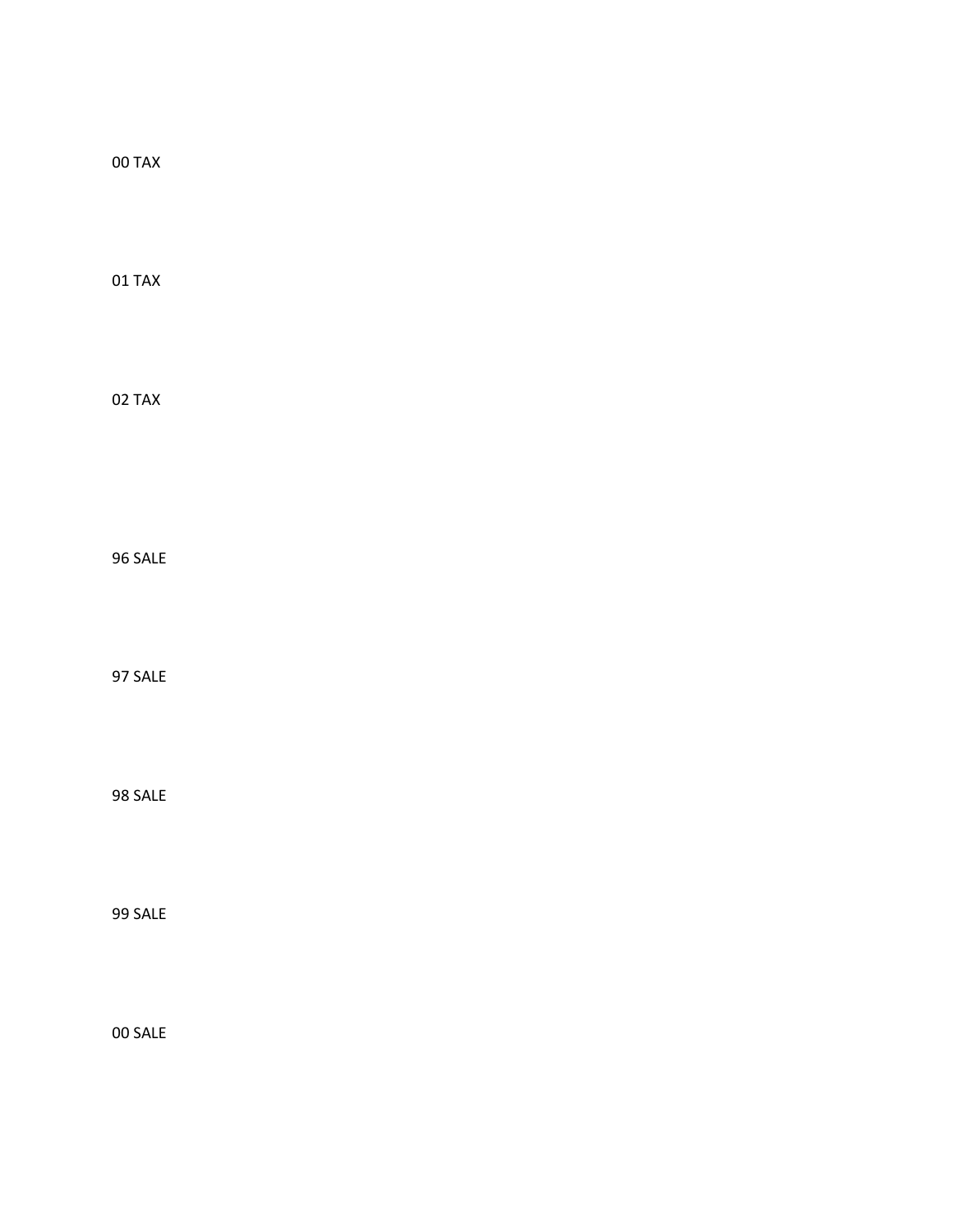01 SALE

02 SALE

03 SALE

TOTAL

TOWNS

| Belgium<br>12,520.22            |                          |                            |            | \$5,441.09 | \$7,079.13  | \$             |
|---------------------------------|--------------------------|----------------------------|------------|------------|-------------|----------------|
| Cedarburg<br>760.33 \$16,205.53 | $$14,572.78$ $$1,792.07$ | \$34,355.42<br>\$72,690.95 | \$1,719.22 | \$1,678.21 | \$1,607.39  | \$             |
| Fredonia<br>5,877.37            | \$9,766.04               | \$2,313.36<br>\$31,210.89  | \$4,273.10 | \$4,218.81 | \$4,762.21  | \$             |
| Grafton<br>24,588.24            | \$228.22<br>\$42,428.80  | \$46.70<br>\$76,119.01     | \$2,492.80 | \$2,955.60 | \$3,378.65  | \$             |
| Port Washington                 |                          |                            |            | \$1,065.67 | \$2,510.18  | \$             |
| 7,665.72                        | \$11,241.57              |                            |            |            |             |                |
| Saukville<br>18,976.19          |                          |                            |            | \$4,817.23 | \$14,158.96 | $\ddot{\zeta}$ |

VILLAGES

Bayside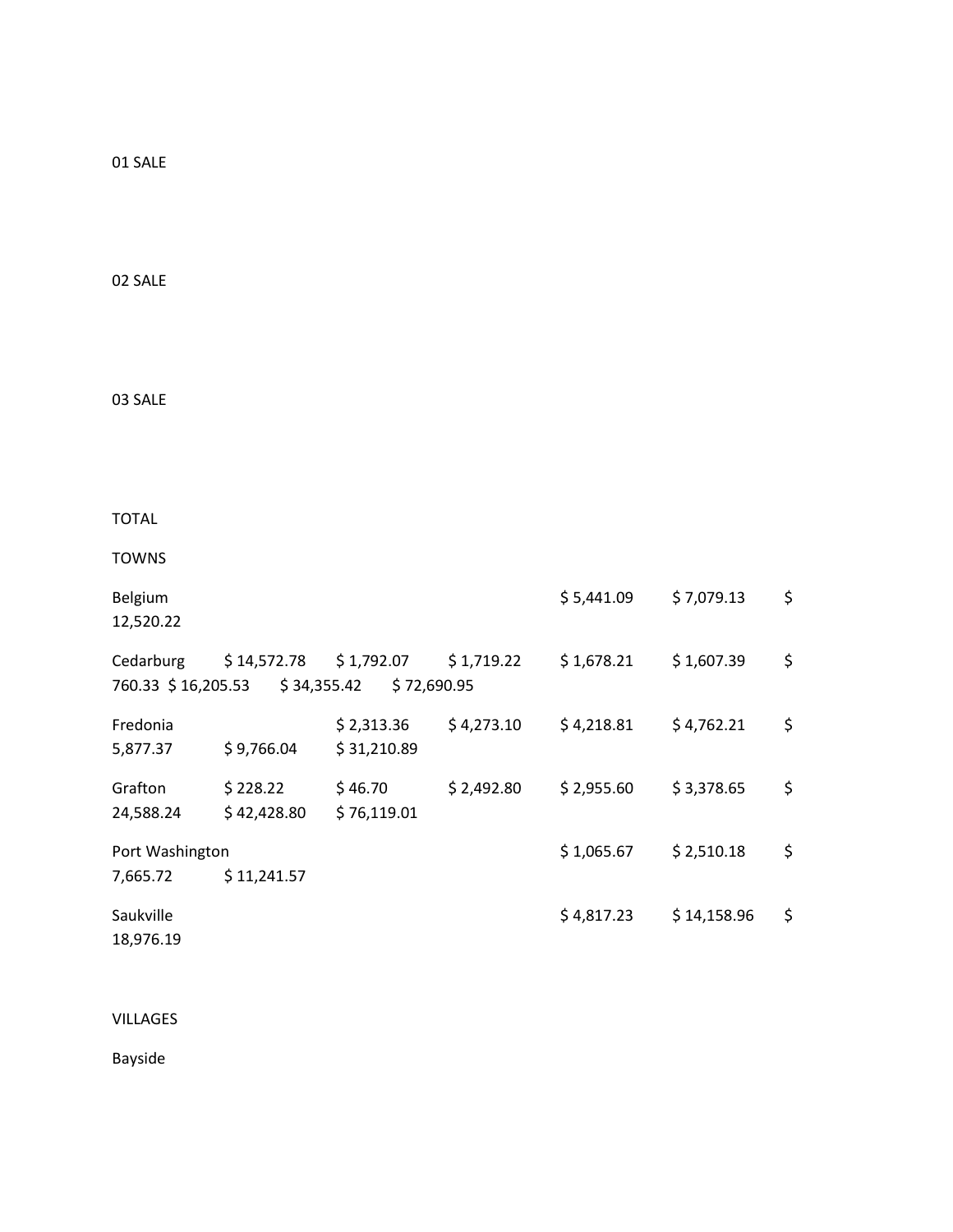| Belgium         |              |              |                                                  | \$1,452.12     |            | \$6,223.30 |                           | \$21,785.01 |
|-----------------|--------------|--------------|--------------------------------------------------|----------------|------------|------------|---------------------------|-------------|
|                 | \$29,460.43  |              |                                                  |                |            |            |                           |             |
| Fredonia        |              |              |                                                  |                |            |            | $$24,039.33$ $$41,922.15$ | \$          |
| 65,961.48       |              |              |                                                  |                |            |            |                           |             |
| Grafton         |              |              |                                                  |                | \$3,123.86 |            | \$13,379.69               | \$85,071.23 |
|                 | \$1,574.78   |              |                                                  |                |            |            |                           |             |
| Newburg         |              |              |                                                  |                |            |            |                           |             |
| Saukville       |              |              |                                                  |                |            |            | $$12,443.34$ $$34,724.31$ | \$          |
| 47,167.65       |              |              |                                                  |                |            |            |                           |             |
| Thiensville     |              |              |                                                  |                | \$3,764.64 |            | \$19,207.45               | \$29,619.79 |
|                 | \$52,591.88  |              |                                                  |                |            |            |                           |             |
| <b>CITIES</b>   |              |              |                                                  |                |            |            |                           |             |
| Cedarburg       |              |              |                                                  |                | \$1,111.22 |            | \$24,231.73               | \$35,743.59 |
|                 | \$61,086.54  |              |                                                  |                |            |            |                           |             |
| Mequon          |              | \$753.58     | \$663.83                                         | \$779.08       |            |            | \$8,570.48                | \$38,133.00 |
|                 | \$107,834.62 |              | \$349,053.67 \$505,788.26                        |                |            |            |                           |             |
| Port Washington |              |              |                                                  |                |            | \$2,654.05 | \$28,587.88               | \$          |
| 50,889.20       | \$82,131.13  |              |                                                  |                |            |            |                           |             |
| <b>TOTALS</b>   |              |              | $$14,801.00$ $$2,592.35$ $$4,696.41$ $$9,223.19$ |                |            |            | \$17,352.28               | \$          |
| 60,205.75       |              | \$295,386.98 | \$764,263.02                                     | \$1,168,520.98 |            |            |                           |             |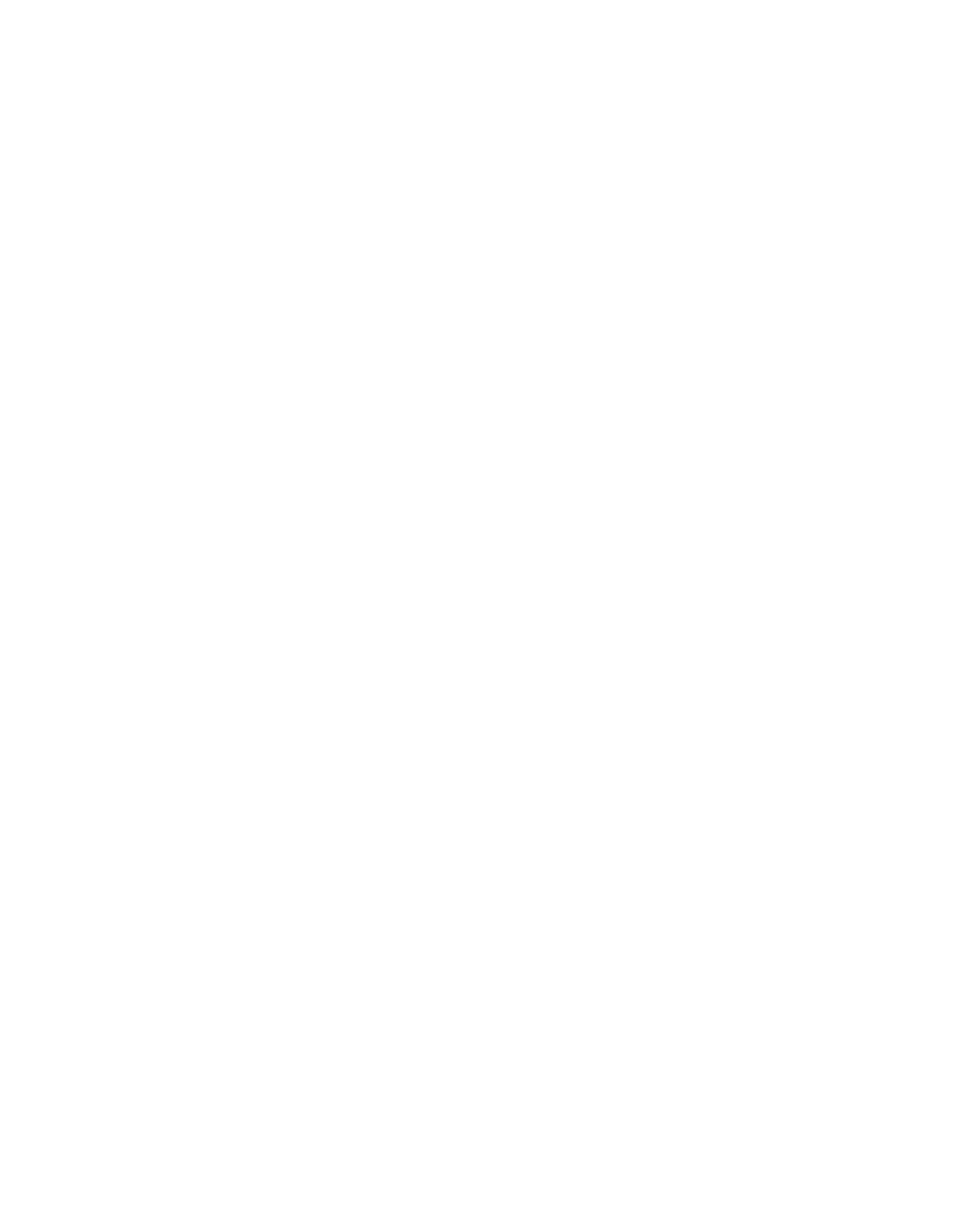Real Estate Tax Lien Certificates Held By Ozaukee County

1/1/03

2003

2003

12/31/03

BALANCE

TAX SALE

TOTAL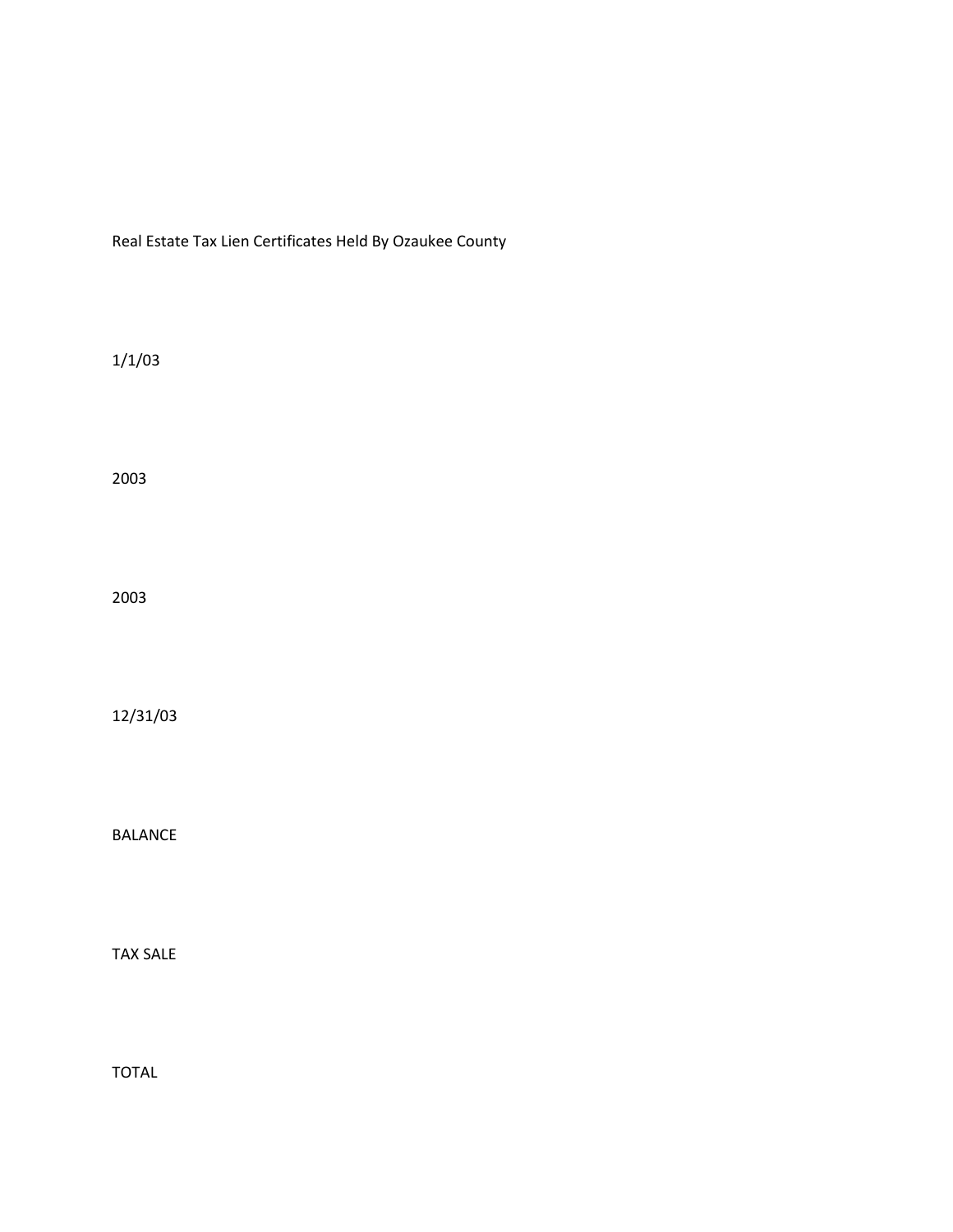## REDEMPTIONS

### BALANCE

#### TOWNS

| Belgium         | \$27,880.49 | \$19,175.62 | \$47,056.11  | \$34,535.89 | \$12,520.22 |
|-----------------|-------------|-------------|--------------|-------------|-------------|
| Cedarburg       | \$64,267.50 | \$54,855.67 | \$119,123.17 | \$46,432.22 | \$72,690.95 |
| Fredonia        | \$47,281.55 | \$21,711.99 | \$68,993.54  | \$37,782.65 | \$31,210.89 |
| Grafton         | \$92,715.05 | \$55,154.66 | \$147,869.71 | \$71,750.70 | \$76,119.01 |
| Port Washington | \$9,776.79  | \$14,028.25 | \$23,805.04  | \$12,563.47 | \$11,241.57 |
| Saukville       | \$21,848.11 | \$23,800.02 | \$45,648.13  | \$26,671.94 | \$18,976.19 |

#### VILLAGES

# Bayside

| Belgium     | \$48,019.18 | \$34,348.07  | \$82,367.25  | \$52,906.82 | \$29,460.43  |
|-------------|-------------|--------------|--------------|-------------|--------------|
| Fredonia    | \$48,088.70 | \$50,876.25  | \$98,964.95  | \$33,003.47 | \$65,961.48  |
| Grafton     | \$34,963.62 | \$138,179.55 | \$173,143.17 | \$71,568.39 | \$101,574.78 |
| Newburg     |             |              |              |             |              |
| Saukville   | \$71,886.98 | \$67,965.91  | \$139,852.89 | \$92,685.24 | \$47,167.65  |
| Thiensville | \$45,817.14 | \$53,531.58  | \$99,348.72  | \$46,756.84 | \$52,591.88  |

# CITIES